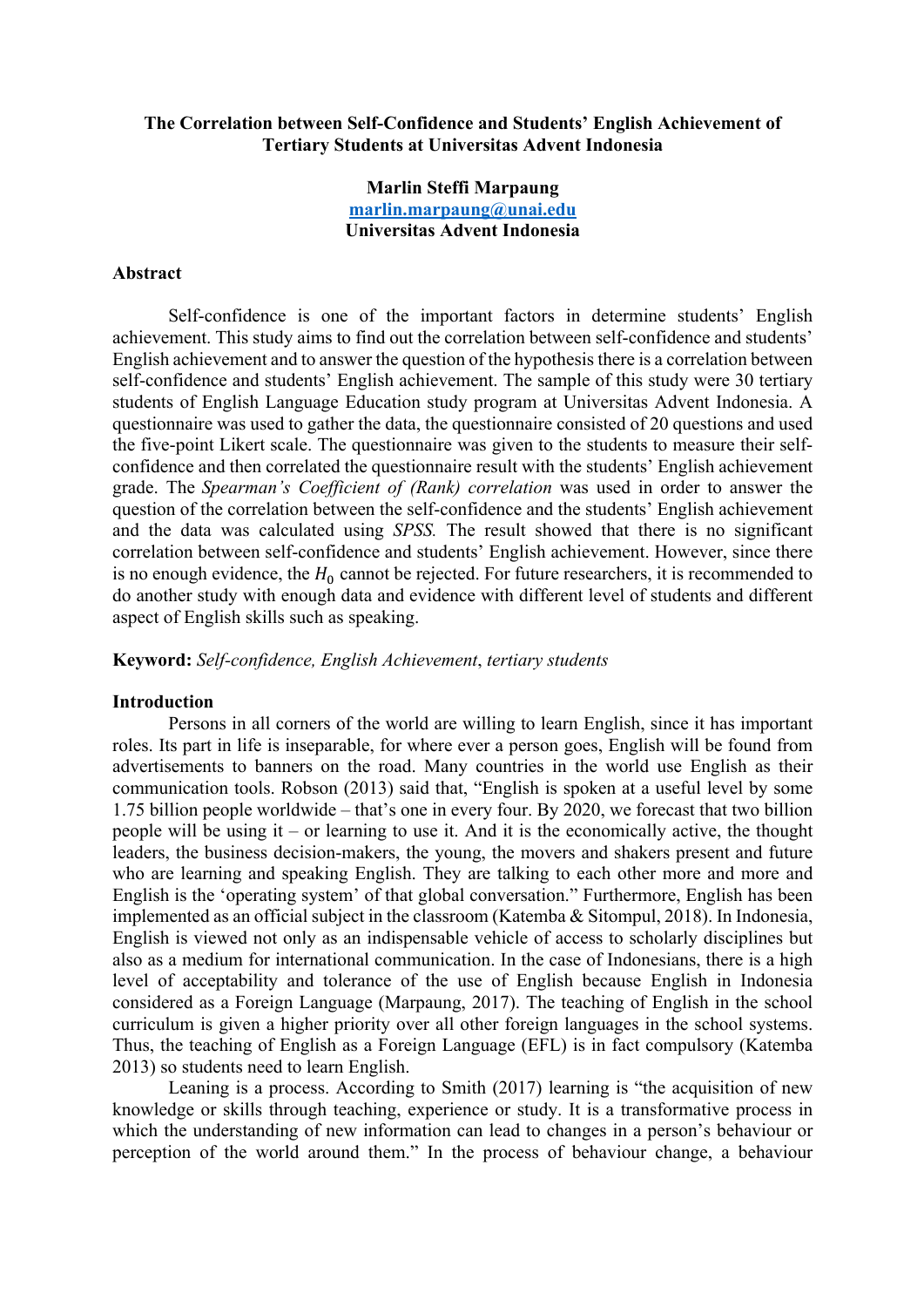tendency will be influenced by 2 factors, personal factor and social factors (Gifford & Nilsson, 2014). These factors will influence in some way the result to reinforced practice.

Utama et al, (in Rosymanto, 2018), stated that there are two aspects that have influenced the English skills, linguistics and non-linguistics aspects. The linguistics aspect include grammar, word order, pronunciation, comprehension of utterance, vocabulary, and fluency and the non-linguistics aspect involve personality dimension, such as self-esteem, extroversion, motivation, intergroup climate, and self-confidence."

## **Statement of the problem**

This study focused on finding out the answer of this question:

- 1. What extend the level of English achievement of the students?
- 2. What extend the level of students' self-confidence?
- 3. Is there a correlation between self-confidence and students' English achievement?

### **Hypothesis**

- $H_0$  There is no correlation between self-confidence and students' English achievement.
- $H<sub>a</sub>$  There is a correlation between self-confidence and students' English achievement.

## **Delimitation of the study**

This study is focused on the correlation between self-confidence and students' English achievement. The population were 30 tertiary students of English Language Education study program at Universitas Advent Indonesia with no experience living in an English speaking country and had taken English course for no longer than 3 months.

### **Review of Related Literature**

Pearson (2007) said that. "Confidence is crucial to a happy and fulfilling life. It influences your success at work, your family life, relationships and leisure activities. It affects your performance in everything you do. A belief in oneself is without doubt the greatest asset of all. Even great wealth and fame can't compensate for a poor self-image. People who lack confidence and self-belief always underachieve. They're less adventurous and less likely to get the most out of life." He continued that, "Confidence (or lack of it) is learned, mostly in the first few years of childhood. It began to take shape when you were weak and vulnerable, after which it became self-reinforcing. And anything which has been learned can be reappraised and replaced with new, superior learning."

According to Gençtan, Özbey (in Ibrahim, 2016), "self-confidence is defined as an individual's recognition of his own abilities, loving himself and being aware of his own emotions."

Akagündüz (in Ibrahim, 2016) categorizes self-confidence into two categories, they are intrinsic self-confidence and extrinsic self-confidence. He said, "intrinsic self-confidence is the thoughts and emotions about individuals' being reconciled or pleased with themselves. Selfesteem, self-love, self-knowledge, stating concrete aims and positive thinking are the elements of intrinsic self-confidence. Extrinsic self-confidence is also the behaviour and attitude towards others. The constructing elements of extrinsic self-confidence are communication and controlling the emotions."

William & Burden (2004) mentioned that one of the internal factors that influence someone in learning language is confidence.

Ur (2006) said that, "Learner population differ according to various parameters; whether the learners are beginner, intermediate or advanced; whether they are young children,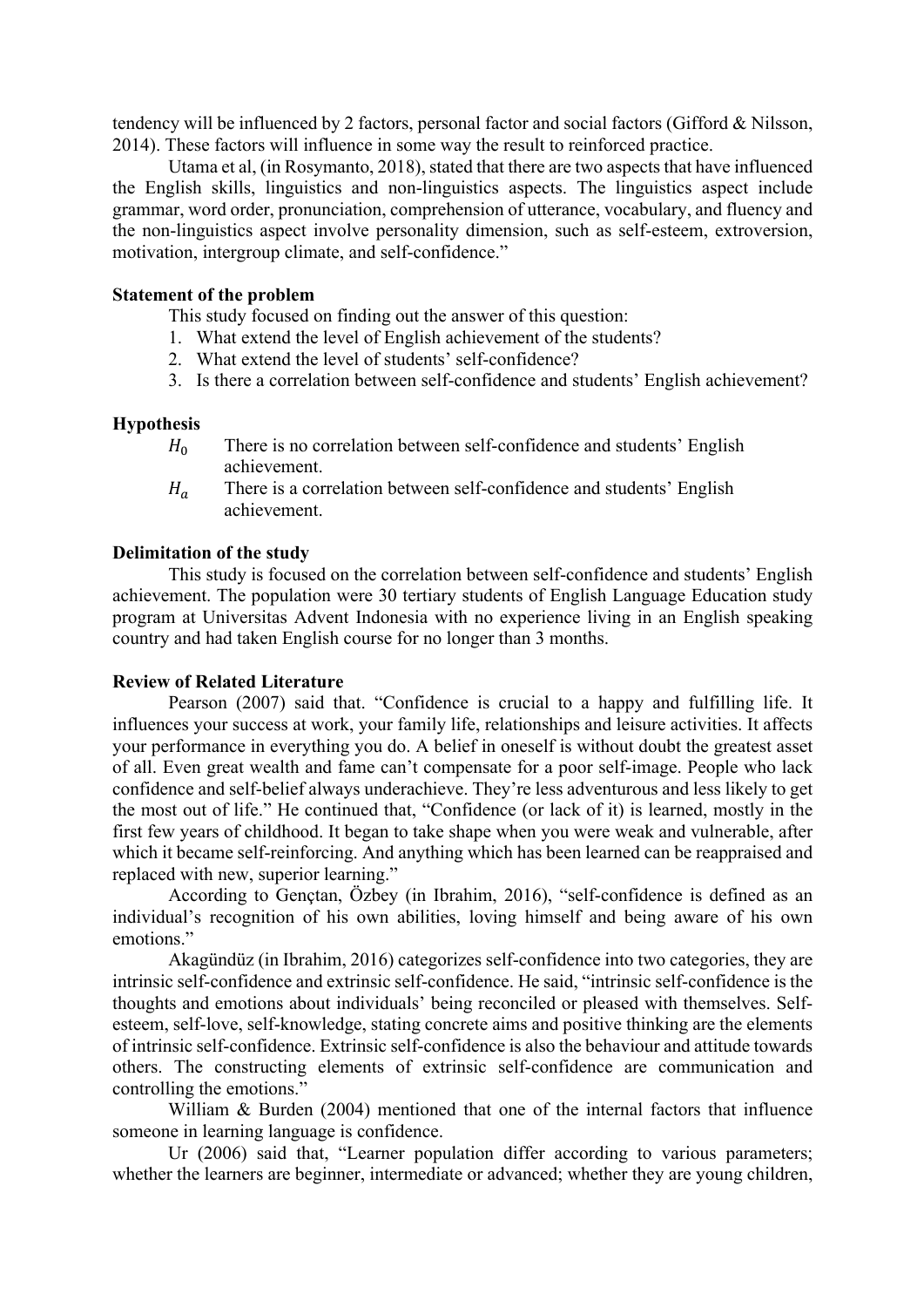adolescent or adult; their objectives in learning the language, and how they are motivated; whether their environment outside the classroom is target language or mother tongue; how heterogeneous or homogeneous the class is, the size of the group; and many more.

According to Cambridge Advanced Learner Dictionary (2008), achievement is "something very good and difficult that you have succeeded in doing.

Roysmando (2018) states that, "Self-Confidence is the crucial part … , because that can give enthusiasm, brave and stimulation to the learners. Because that if the learners have high self-confidence, they will be achieve the best performance … ."

Azmah (2011) said that a person has confidence, has the desire to achieve goals. This is a big supporting factor that has big impact. Likewise the students' achievement, students who have self-confidence will make every effort to achieve their achievement according to their abilities.

## **Related Study**

Roysmando (2018) conducted a study entitled, "A Correlation Between Self-Confidence and the Students' Speaking Skill." Based on the study, he found out that the students with high self-confidence can speak fluently and clearly. Though, they have problem in the pronunciation aspect, but in general the student who has high confidence, they have speaking skill well. It showed that there is significance correlation between self-confidence and the students' speaking skill.

Tridinanti (2018) was done a study entitled, "The Correlation between Speaking Anxiety, Self-Confidence, and Speaking Achievement of Undergraduate EFL Students of Private University in Palembang. She found out that there is a significant positive relationship between the variables of self-confidence and learning achievement. The higher the selfconfidence, the higher the speaking achievement.

A study was done by Ibrahim (2016) entitled, "Correlation between Self-confidence and Speaking Skill of English Language Teaching and English Language and Literature Preparatory Students." It was found that there is a significant correlation between selfconfidence and speaking skill.

Arango (2015) was done a study entitled, "Students' Self-Confidence as a Way to Improve English Oral Production in Tenth Grade Students at Ricaurte School." The result showed a significant increase in the students' oral production in terms of vocabulary and expressions, less grammatical errors, less hesitations, better communication, and more interaction among students.

## **Methodology**

### **Research Design**

The method used in this study was the Quantitative Method for measuring the data. This method was used to find out whether there is a correlation between self-confidence and the students' achievement. According to Creswell (2008), "Quantitative method involve the processes of collecting, analysing, interpreting, and writing the results of a study. Specific methods exist in both survey and experimental research that relate to identifying a sample and population, specifying the strategy of inquiry, collecting and analysing data, presenting the results, making an interpretation, and writing the research in a manner consistent with a survey or experimental study."

There are two variables in this study, independent and dependent variables. The independent variable is the self-confidence and the dependent variable is the students' English achievement of tertiary students at Universitas Advent Indonesia.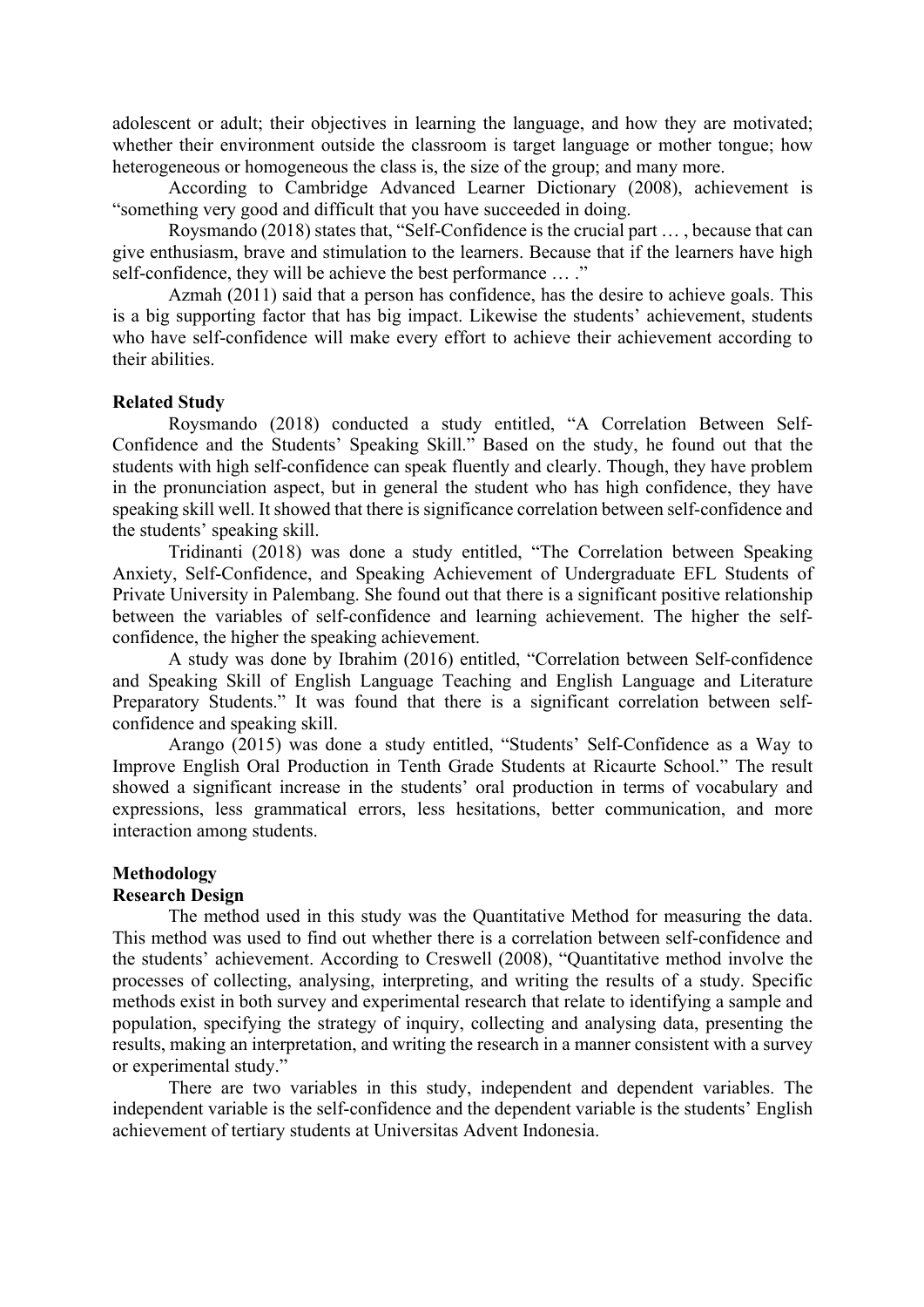#### **Sample**

The sample of this research were 30 tertiary students of English Language Education study program at Universitas Advent Indonesia. They were all females with range of age 20 to 27 years old. The samples were taken from the same subject of English major.

## **Research Instrument**

A questionnaire was used to collect the data. The questionnaire consisted of 20 questions and adopted from 3 different sources. The questionnaire was given to the students to measure their self-confidence and then correlated the questionnaire result with the students' English achievement grade.

### **Data Gathering and Treatment**

After got permission from the class lecturer to administer the questionnaire, 30 minutes class time was used to administer the questionnaire. The students were being guided in answering the questionnaire in order to avoid misunderstanding. The questionnaire consisted 20 questions and the five-point Likert scale (Brown, 2010) was used. The explanation as follow:

| -5            | <b>Strongly Agree</b>    | (SA) |
|---------------|--------------------------|------|
| 4             | Agree                    | (A)  |
| $\mathcal{F}$ | Unsure                   | (U)  |
| $\mathcal{D}$ | Disagree                 | (D)  |
|               | <b>Strongly Disagree</b> | (SD) |

After administered the questionnaire, the result of the questionnaire was analysed and calculated to find the mean. The mean formula was as follow:

$$
\bar{X} = (\sum X_1) / n
$$

where:

 $\bar{X}$  = Mean<br>  $\Sigma$  = Add u  $=$  Add up  $X_1$  = X-Values  $n =$  Number of items

To answer the question, the *Spearman's Coefficient of (Rank) correlation* was used, and the data was calculated by using *SPSS*. The purpose of *Spearman's Coefficient of Correlation* is to find out whether there is or there is no correlation, significant-not significant correlation between the variables, and to test the function between the variables (Lestari & Yudhanegara, 2015).

The *Spearman's Coefficient of (Rank) correlation* formula was as follows:

$$
\rho = 1 - \frac{6 \sum D_i^2}{n (n^2 - 1)}
$$

where:

 = Spearman coefficient (Rank) correlation  $\sum D_1^2$  = The difference between the ranks (variable  $X_1$ rank and variable  $X_2$  rank)  $n =$ The number of samples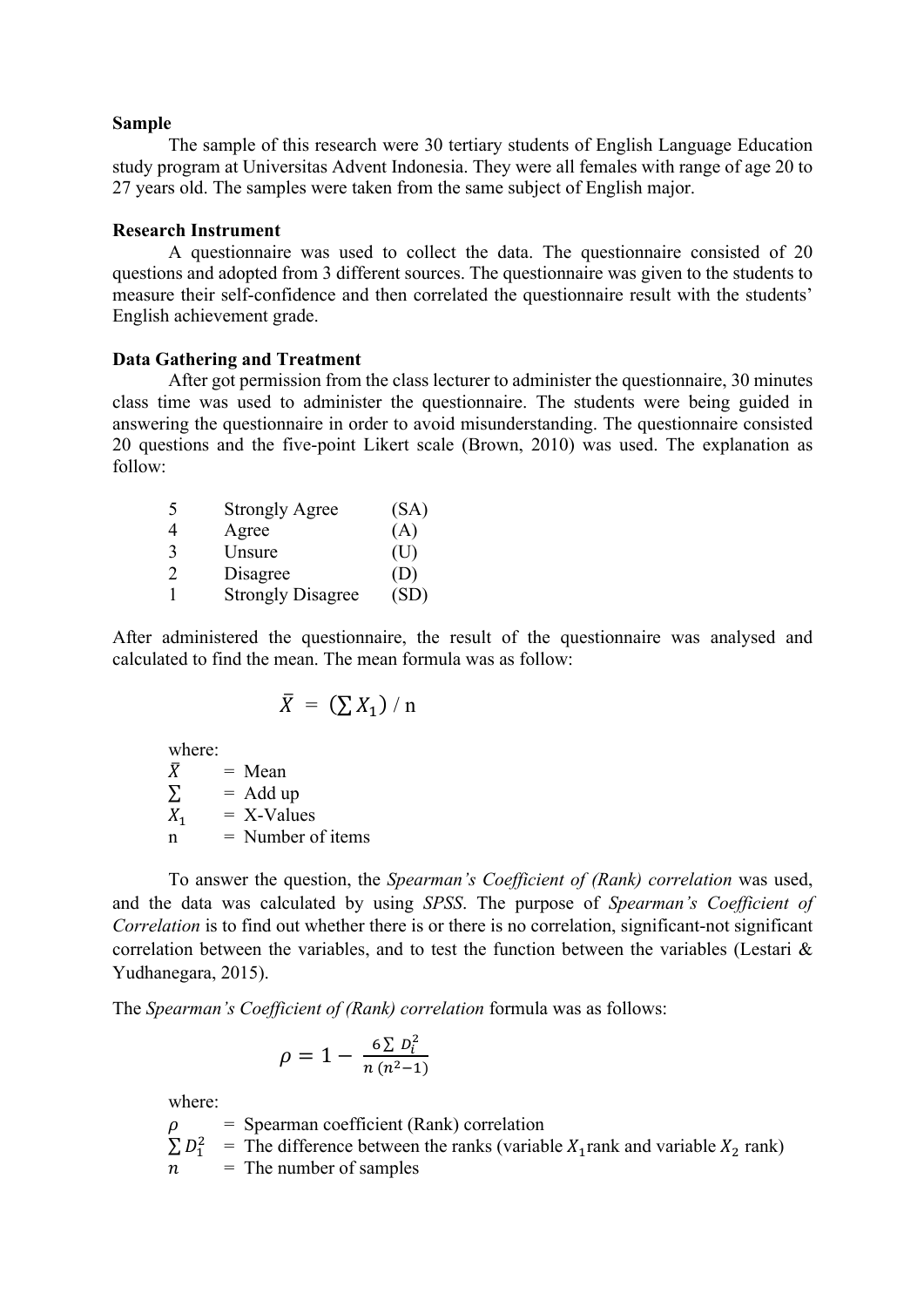# **Result and Finding**

This chapter presents the findings, analysis, and the interpretation of data regarding the correlation between self-confidence and students' English achievement of tertiary students at Universitas Advent Indonesia.

## Question one

What extend the level of English achievement of the students?

Table 1 showed the English score of the students where the highest valid percent was 13.3 and the lowest was 3.3.

|       |       | Frequency      | Percent | <b>Valid Percent</b> | Cumulative<br>Percent |
|-------|-------|----------------|---------|----------------------|-----------------------|
|       | 64.00 | 1              | 3.3     | 3.3                  | 3.3                   |
|       | 68.00 | 1              | 3.3     | 3.3                  | 6.7                   |
|       | 72.00 | 1              | 3.3     | 3.3                  | 10.0                  |
|       | 73.00 | 1              | 3.3     | 3.3                  | 13.3                  |
|       | 80.00 | 1              | 3.3     | 3.3                  | 16.7                  |
|       | 81.00 | $\overline{c}$ | 6.7     | 6.7                  | 23.3                  |
|       | 84.00 | 1              | 3.3     | 3.3                  | 26.7                  |
|       | 86.00 | $\overline{c}$ | 6.7     | 6.7                  | 33.3                  |
| Valid | 87.00 | $\overline{c}$ | 6.7     | 6.7                  | 40.0                  |
|       | 88.00 | $\overline{c}$ | 6.7     | 6.7                  | 46.7                  |
|       | 89.00 | 1              | 3.3     | 3.3                  | 50.0                  |
|       | 91.00 | 2              | 6.7     | 6.7                  | 56.7                  |
|       | 92.00 | 4              | 13.3    | 13.3                 | 70.0                  |
|       | 93.00 | 4              | 13.3    | 13.3                 | 83.3                  |
|       | 94.00 | 1              | 3.3     | 3.3                  | 86.7                  |
|       | 95.00 | 2              | 6.7     | 6.7                  | 93.3                  |
|       | 96.00 | $\overline{c}$ | 6.7     | 6.7                  | 100.0                 |
|       | Total | 30             | 100.0   | 100.0                |                       |

**Table 1. Engscore**

Question two

What extend the level of students' self-confidence?

Table 2 showed the highest mean was 4.7 and the standard deviation was 1.24152 while the lowest mean was 1.36 and the standard deviation was .43018.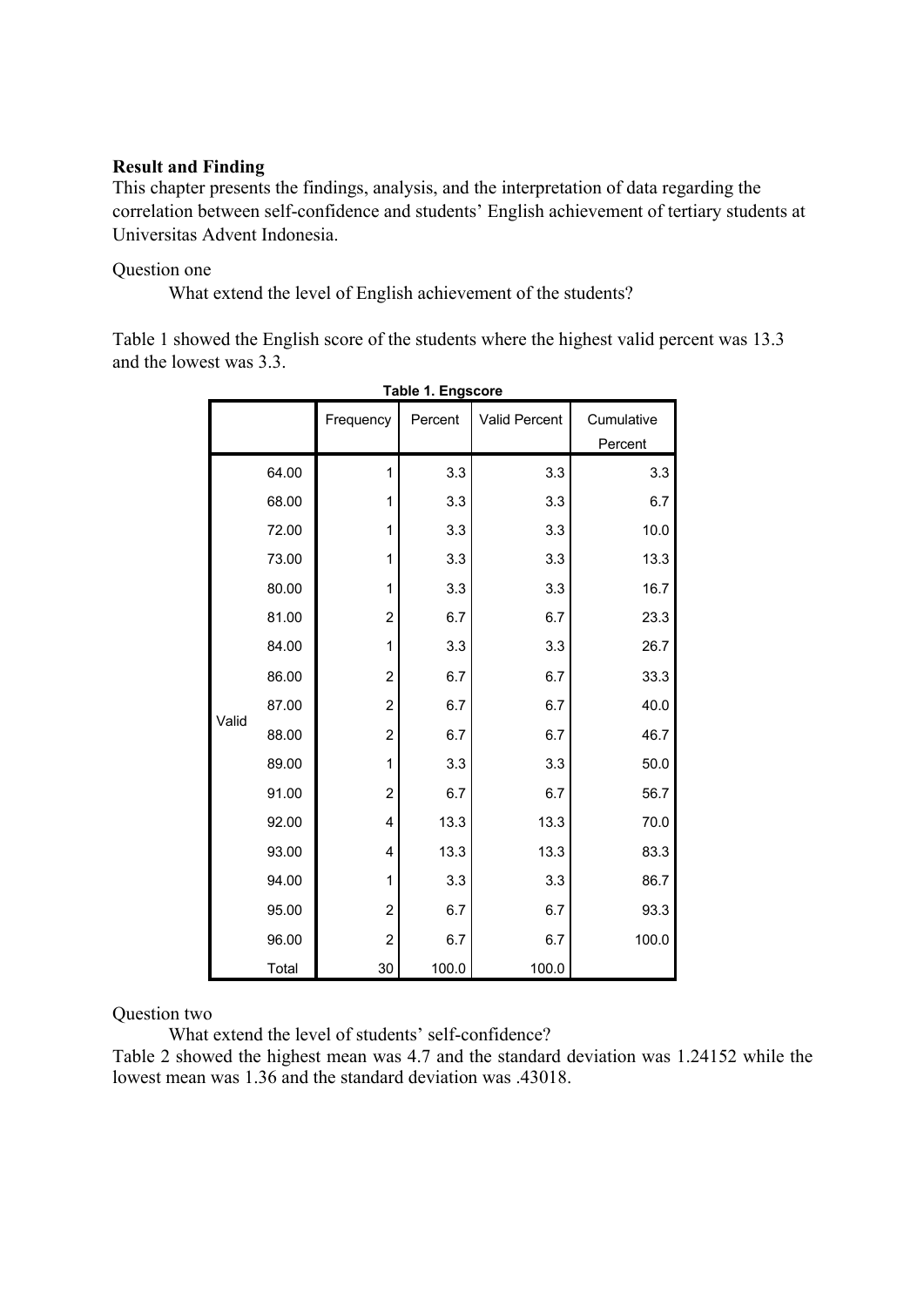| Table 2. Descriptive Statistics |                         |         |         |        |                |  |  |  |
|---------------------------------|-------------------------|---------|---------|--------|----------------|--|--|--|
|                                 | $\overline{\mathsf{N}}$ | Minimum | Maximum | Mean   | Std. Deviation |  |  |  |
| LC1                             | 30                      | 2.00    | 5.00    | 3.9000 | .75886         |  |  |  |
| LC <sub>2</sub>                 | 30                      | 1.00    | 5.00    | 3.1000 | .95953         |  |  |  |
| LC <sub>3</sub>                 | 30                      | 4.00    | 5.00    | 4.7667 | .43018         |  |  |  |
| LC4                             | 30                      | 3.00    | 5.00    | 4.1667 | .53067         |  |  |  |
| LC5                             | 30                      | 2.00    | 5.00    | 3.6667 | .84418         |  |  |  |
| LC6                             | 30                      | 1.00    | 5.00    | 2.5000 | 1.04221        |  |  |  |
| LC7                             | 30                      | 3.00    | 5.00    | 4.1000 | .80301         |  |  |  |
| LC8                             | 30                      | 1.00    | 5.00    | 3.1667 | .87428         |  |  |  |
| LC9                             | 30                      | 1.00    | 4.00    | 1.3667 | .71840         |  |  |  |
| LC10                            | 30                      | 2.00    | 5.00    | 3.8333 | .87428         |  |  |  |
| <b>LC11</b>                     | 30                      | 1.00    | 4.00    | 2.9000 | .95953         |  |  |  |
| <b>LC12</b>                     | 30                      | 3.00    | 5.00    | 4.5667 | .56832         |  |  |  |
| <b>LC13</b>                     | 30                      | 4.00    | 5.00    | 4.7000 | .46609         |  |  |  |
| <b>LC14</b>                     | 30                      | 1.00    | 4.00    | 3.0333 | .66868         |  |  |  |
| <b>LC15</b>                     | 30                      | 1.00    | 4.00    | 2.5333 | .86037         |  |  |  |
| <b>LC16</b>                     | 30                      | 1.00    | 5.00    | 2.8667 | .93710         |  |  |  |
| <b>LC17</b>                     | 30                      | 1.00    | 5.00    | 3.1000 | 1.24152        |  |  |  |
| <b>LC18</b>                     | 30                      | 2.00    | 4.00    | 3.4000 | .56324         |  |  |  |
| <b>LC19</b>                     | 30                      | 2.00    | 5.00    | 3.3667 | .85029         |  |  |  |
| <b>LC20</b>                     | 30                      | 1.00    | 4.00    | 3.0333 | .80872         |  |  |  |
| Valid N (listwise)              | 30                      |         |         |        |                |  |  |  |

#### **Table 2. Descriptive Statistics**

## Question three

Is there a correlation between self-confidence and students' English achievement? Table 3 showed the correlation between self-confidence and students' English achievement where the English achievement was got from the final exam grade and was calculated with the questionnaire. From the calculation, it was found out that the questionnaire questions number 8, 11, 17, 19, and 20 showed significant correlation.

| <b>Table 4. Correlations</b> |                            |          |         |  |  |  |  |
|------------------------------|----------------------------|----------|---------|--|--|--|--|
|                              |                            | Engscore | LC1     |  |  |  |  |
|                              | <b>Pearson Correlation</b> | 1        | $-.042$ |  |  |  |  |
| Engscore                     | Sig. (2-tailed)            |          | .826    |  |  |  |  |
|                              | N                          | 30       | 30      |  |  |  |  |
|                              | <b>Pearson Correlation</b> | $-.042$  |         |  |  |  |  |
| LC <sub>1</sub>              | Sig. (2-tailed)            | .826     |         |  |  |  |  |
|                              | N                          | 30       | 30      |  |  |  |  |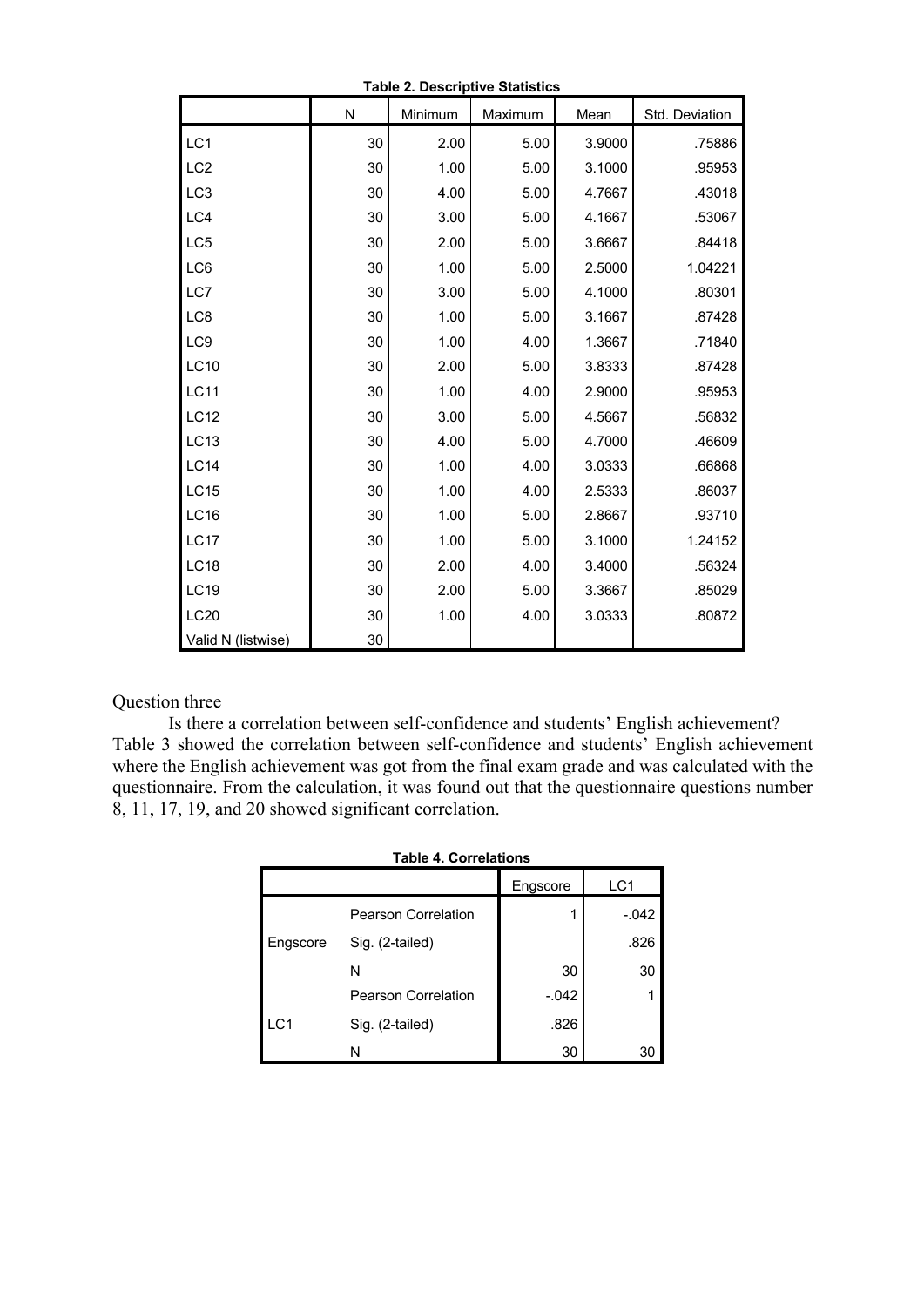| <b>Correlations</b> |                     |          |                 |  |  |  |  |
|---------------------|---------------------|----------|-----------------|--|--|--|--|
|                     |                     | Engscore | LC <sub>2</sub> |  |  |  |  |
|                     | Pearson Correlation | 1        | $-.235$         |  |  |  |  |
| Engscore            | Sig. (2-tailed)     |          | .211            |  |  |  |  |
|                     | N                   | 30       | 30              |  |  |  |  |
|                     | Pearson Correlation | $-235$   |                 |  |  |  |  |
| LC <sub>2</sub>     | Sig. (2-tailed)     | .211     |                 |  |  |  |  |
|                     | N                   | 30       |                 |  |  |  |  |

| <b>Correlations</b> |                            |          |         |         |             |             |             |
|---------------------|----------------------------|----------|---------|---------|-------------|-------------|-------------|
|                     |                            | Engscore | LC8     | LC9     | <b>LC10</b> | <b>LC11</b> | <b>LC12</b> |
|                     | Pearson Correlation        |          | $.391*$ | $-.084$ | $-0.022$    | $-.451'$    | $-174$      |
| Engscore            | Sig. (2-tailed)            |          | .033    | .660    | .909        | .012        | .359        |
|                     | N                          | 30       | 30      | 30      | 30          | 30          | 30          |
|                     | <b>Pearson Correlation</b> | $.391*$  |         | $-.101$ | .038        | $-185$      | $-.197$     |
| LC8                 | Sig. (2-tailed)            | .033     |         | .597    | .844        | .328        | .298        |
|                     | N                          | 30       | 30      | 30      | 30          | 30          | 30          |
|                     | <b>Pearson Correlation</b> | $-0.084$ | $-.101$ | 1       | .265        | .405        | $-.104$     |
| LC <sub>9</sub>     | Sig. (2-tailed)            | .660     | .597    |         | .156        | .026        | .584        |
|                     | N                          | 30       | 30      | 30      | 30          | 30          | 30          |
|                     | <b>Pearson Correlation</b> | $-.022$  | .038    | .265    | 1           | .144        | .266        |
| LC10                | Sig. (2-tailed)            | .909     | .844    | .156    |             | .448        | .155        |
|                     | N                          | 30       | 30      | 30      | 30          | 30          | 30          |
|                     | <b>Pearson Correlation</b> | $-.451$  | $-185$  | $.405*$ | .144        | 1           | .234        |
| <b>LC11</b>         | Sig. (2-tailed)            | .012     | .328    | .026    | .448        |             | .213        |
|                     | N                          | 30       | 30      | 30      | 30          | 30          | 30          |
|                     | <b>Pearson Correlation</b> | $-174$   | $-.197$ | $-.104$ | .266        | .234        | 1           |
| <b>LC12</b>         | Sig. (2-tailed)            | .359     | .298    | .584    | .155        | .213        |             |
|                     | N                          | 30       | 30      | 30      | 30          | 30          | 30          |

\*. Correlation is significant at the 0.05 level (2-tailed).

| <b>Correlations</b> |                            |                 |        |             |             |        |             |
|---------------------|----------------------------|-----------------|--------|-------------|-------------|--------|-------------|
|                     |                            | Engscore        | LC13   | <b>LC14</b> | <b>LC15</b> | LC16   | <b>LC17</b> |
|                     | Pearson Correlation        |                 | .146   | .287        | $-0.029$    | $-269$ | $-.452*$    |
| Engscore            | Sig. (2-tailed)            |                 | .443   | .124        | .880        | .150   | .012        |
|                     | N                          | 30              | 30     | 30          | 30          | 30     | 30          |
|                     | Pearson Correlation        | .146            |        | $-188$      | .241        | .063   | .173        |
| LC13                | Sig. (2-tailed)            | .443            |        | .320        | .200        | .740   | .361        |
|                     | N                          | 30 <sup>1</sup> | 30     | 30          | 30          | 30     | 30          |
| <b>LC14</b>         | <b>Pearson Correlation</b> | .287            | $-188$ |             | .028        | $-158$ | $-129$      |
|                     | Sig. (2-tailed)            | .124            | .320   |             | .883        | .405   | .498        |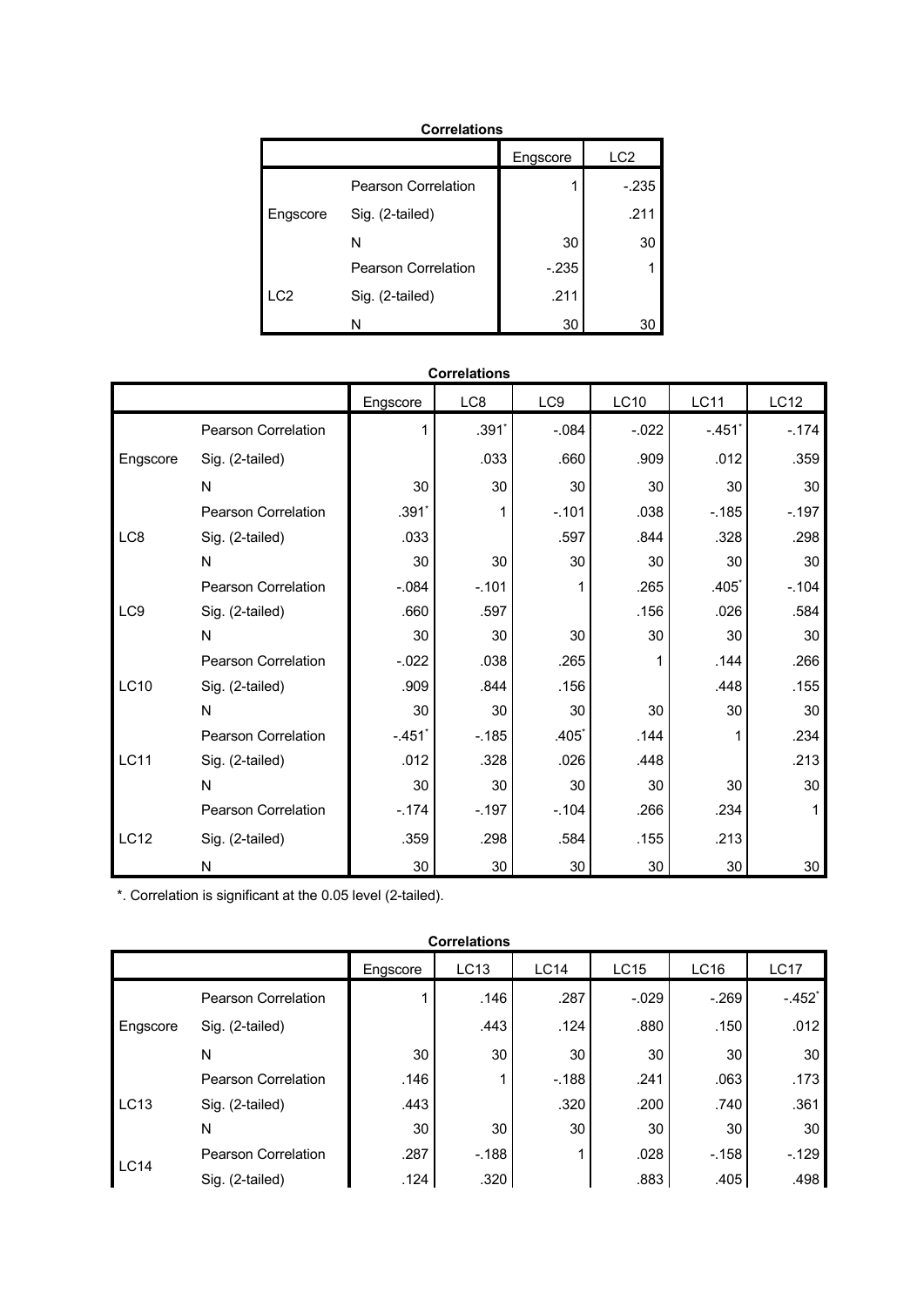|             | Ν                          | 30              | 30   | 30     | 30       | 30   | 30       |
|-------------|----------------------------|-----------------|------|--------|----------|------|----------|
|             | <b>Pearson Correlation</b> | $-.029$         | .241 | .028   |          | .220 | $.562**$ |
| <b>LC15</b> | Sig. (2-tailed)            | .880            | .200 | .883   |          | .244 | .001     |
|             | N                          | 30              | 30   | 30     | 30       | 30   | 30       |
|             | <b>Pearson Correlation</b> | $-.269$         | .063 | $-158$ | .220     |      | .279     |
| <b>LC16</b> | Sig. (2-tailed)            | .150            | .740 | .405   | .244     |      | .136     |
|             | N                          | 30 <sup>1</sup> | 30   | 30     | 30       | 30   | 30       |
|             | <b>Pearson Correlation</b> | $-.452"$        | .173 | $-129$ | $.562**$ | .279 |          |
| <b>LC17</b> | Sig. (2-tailed)            | .012            | .361 | .498   | .001     | .136 |          |
|             | N                          | 30              | 30   | 30     | 30       | 30   | 30       |

\*. Correlation is significant at the 0.05 level (2-tailed).

\*\*. Correlation is significant at the 0.01 level (2-tailed).

| <b>Correlations</b> |                            |          |             |          |          |  |  |  |
|---------------------|----------------------------|----------|-------------|----------|----------|--|--|--|
|                     |                            | Engscore | <b>LC18</b> | LC19     | LC20     |  |  |  |
|                     | <b>Pearson Correlation</b> |          | .299        | $-.350$  | .187     |  |  |  |
| Engscore            | Sig. (2-tailed)            |          | .108        | .058     | .323     |  |  |  |
|                     | N                          | 30       | 30          | 30       | 30       |  |  |  |
|                     | <b>Pearson Correlation</b> | .299     | 1           | $-.389*$ | $.424*$  |  |  |  |
| <b>LC18</b>         | Sig. (2-tailed)            | .108     |             | .034     | .020     |  |  |  |
|                     | N                          | 30       | 30          | 30       | 30       |  |  |  |
|                     | <b>Pearson Correlation</b> | $-.350$  | $-.389*$    |          | $-.369*$ |  |  |  |
| <b>LC19</b>         | Sig. (2-tailed)            | .058     | .034        |          | .045     |  |  |  |
|                     | N                          | 30       | 30          | 30       | 30       |  |  |  |
|                     | <b>Pearson Correlation</b> | .187     | $.424*$     | $-.369*$ |          |  |  |  |
| LC20                | Sig. (2-tailed)            | .323     | .020        | .045     |          |  |  |  |
|                     | N                          | 30       | 30          | 30       | 30       |  |  |  |

\*. Correlation is significant at the 0.05 level (2-tailed).

## Discussion

From the result showed that there is no significant correlation between self-confidence and students' English achievement. Because of there is no enough evidence to reject the  $H_0$ hypothesis, the  $H_0$  will be accepted if there is enough evidence provided for this research. There are some questions showed a significant correlation between self-confidence and students' English achievements as presented at Chapter 4. However, some studies conducted by Roysmando (2018) entitled "A Correlation between Self-Confidence and the Students' Speaking Skill", Tridinanti (2018) entitled "The Correlation between Speaking Anxiety, Self-Confidence, and Speaking Achievement of Undergraduate EFL Students of Private University in Palembang", Ibrahim (2016) entitled "Correlation between Self-Confidence and Speaking Skill of English Language Teaching and English Language and Literature Preparatory Students", and Arango (2015) entitled "Students' Self-Confidence as a Way to Improve English Oral Production in Tenth Grade Students at Ricaurte School" were proved that there is a correlation between self-confidence and students' achievement especially in speaking skills.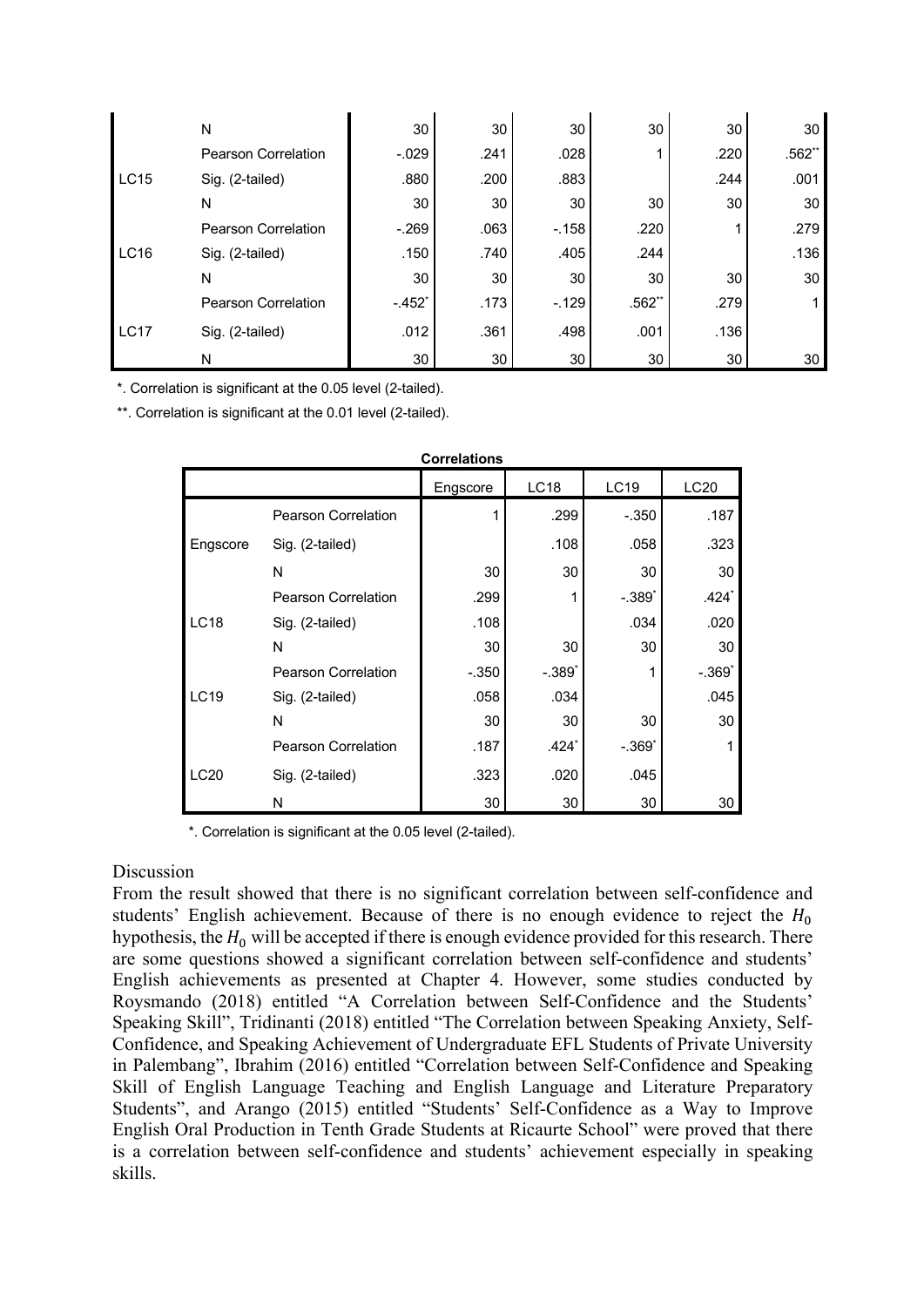# **Conclusion and recommendations**

Conclusion

As a conclusion based on findings and analyzing the data even the result showed that there is no significant correlation between the self-confidence with the students' English achievement, the researcher concludes that self-confidence is have a positive effect to students' English achievement as proved by other researchers through their studies.

Recommendations

- 1. For teacher. As a teacher it is important to build and maintain the students' self-confidence in order for them to achieve good achievement with their English.
- 2. For the students. Maintaining and developing a self-confidence in related to the English achievement will give positive effect on the English ability.
- 3. For future researchers. It is recommended for the future researchers to do this research with enough evidence and data and with different levels and context.

# **References**

- Arango, H. P. (2015). Students' Self-Confidence as a Way to Improve English Oral Production in Tenth Grade Students at Ricaurte School. A Thesis. Faculty of Education. Bogota: Universidad Libre.
- Azmah, R. (2011). Hubungan antara Kepercayaan Diri dengan Prestasi Belajar Bahasa Inggris. A Skripsi. Pekan Baru: Fakultas Psikologi Universitas Islam Negeri Sultan Syarif Kasim. Retrieved from http://repository.uin-suska.ac.id/1180/1/2011\_201126.pdf
- Brown, S. (2010). Likert Scale Example for Surveys. Retrieved from https://www.extension.iastate.edu/documents/anr/likertscaleexamplesforsurveys.pdf
- Cambridge Advanced Learner's Dictionary (2008). United Kingdom: Cambridge University Press.
- Creswell, J. W. (2009). Research Design: Qualitative, Quantitative and Mixed Method Approaches (3rd ed.). United States of America: SAGE Publications, Inc.
- Ibrahim, A. (2015). Correlation between Self-Confidence and Speaking Skill of English Language Teaching and English Language and Literature Preparatory Students. Turkey: Cecen University.
- Gifford, R., & Nilsson, A. (2014). Personal and social factors that influence proenvironmental concern and behaviour: A review. International Journal of Psychology, Vol. 49, No. 3, 141 – 157, DOI: 10.1002/ijop.12034.
- Katemba, C. V. (2013). Anxiety Level of Indonesian Students and Its Relationship to Academic Achievement in English. Journal of Education and Practice Vol. 4 No. 27, pp.  $1 - 9$ . Retrieved from http://iiste.org/Journals/index.php.JEP/article/view/9873/10097
- Katemba, C., V., & Sitompul, N., A. (2018). A Comparison of Using Diglot Weave Technique and Student Team Achievement Division on Student Vocabulary Achievement. Catalyst. Apr2018, Vol. 17, p29-36. 8p. Retrieved from: